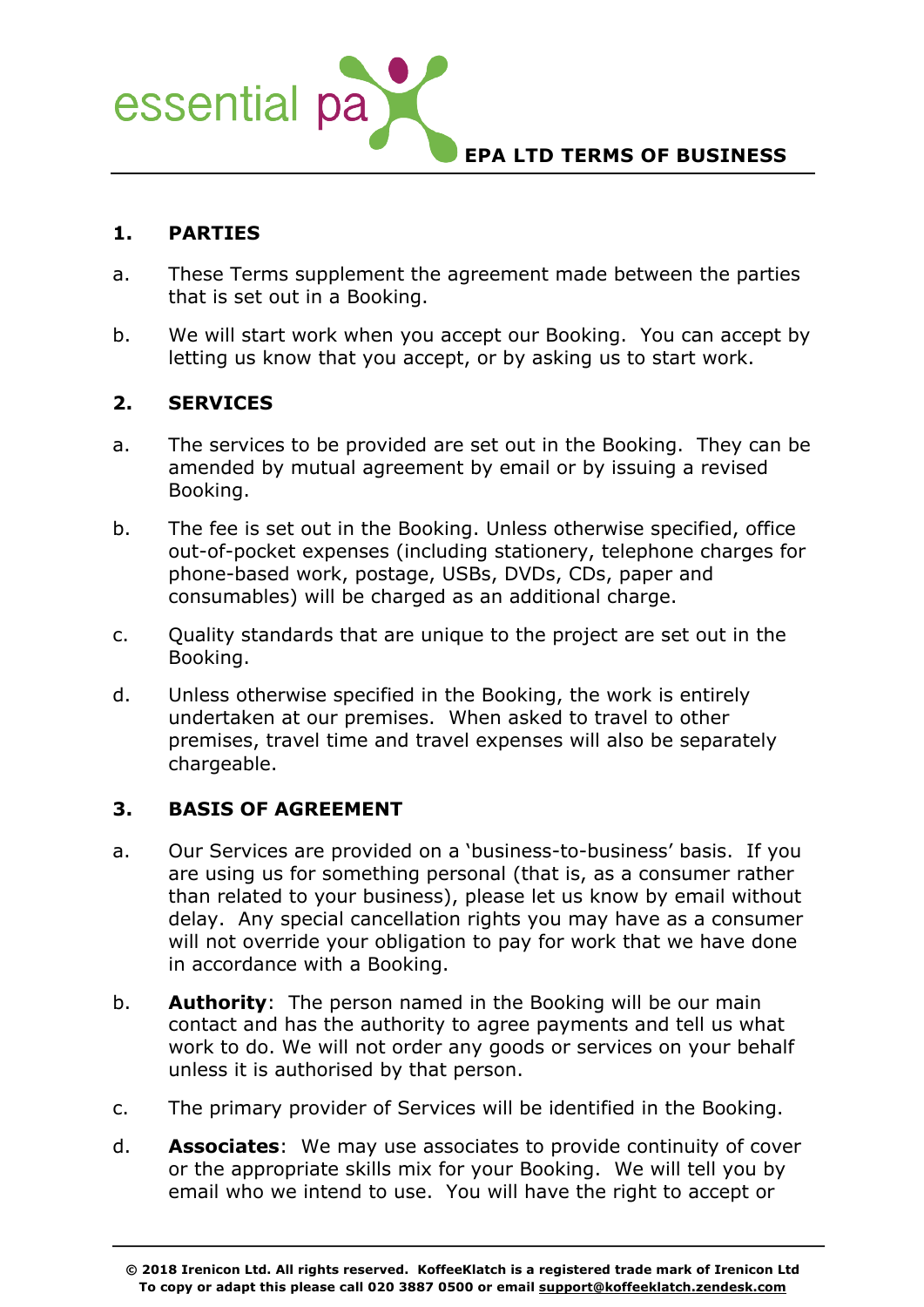

reject associates before they do any work for you. Where our associates need access to your system, we will ask you to provide individual log-ins so you can track and secure their use. We contract with our associates in writing to provide appropriate levels of security and confidentiality in line with our service to you. Where they access personal data about living individuals we will share your data processing instructions.

- e. **Time-based Bookings only**: If you want us to share time records with you, this must be specified in the Booking so that we can make sure we keep them and send them as required. Time based bookings are charged in 15 minute slots, so a five minute call may incur a 15 minute charge if this is a unique call during the day. Fees will be subject to a minimum one-hour charge on days when work is required.
- f. **Insurance**: If we carry professional indemnity insurance, we set out the amount we are insured for in the Booking form. If that field is blank that means we are not currently insured. If you wish us to take out insurance or additional insurance, we are happy to do so if you agree to pay the additional cost. Normally this is an annual cost, and it may not be possible to refund the charge if you do not use us for the exact year that our insurance runs. You can ask us for a copy of our current certificates of cover and policy terms.

# **4. TIMING AND STANDARD OF PROVISION OF SERVICES**

- a. We will use our reasonable endeavours to deliver Services according to the timetable described in the Booking. We will let you know if we expect that deadlines may not be met. Where work is undertaken by retainer and no deadline was specified in the Booking you must specify your priorities and deadlines in line with the number of hours/amount of work you have purchased. For example, if you purchase five hours a week of time and need 20 hours in a particular week to support a deadline you will need to specify that deadline and authorise the payment of additional hours and seek confirmation that we have sufficient availability to meet your needs.
- b. **Proof reading and sign off**: While we do everything we can to ensure the accuracy of the work we do for you, the final sign off rests with you and it is your responsibility to check the work before it goes out.

**<sup>© 2018</sup> Irenicon Ltd. All rights reserved. KoffeeKlatch is a registered trade mark of Irenicon Ltd To copy or adapt this please call 020 3887 0500 or email support@koffeeklatch.zendesk.com**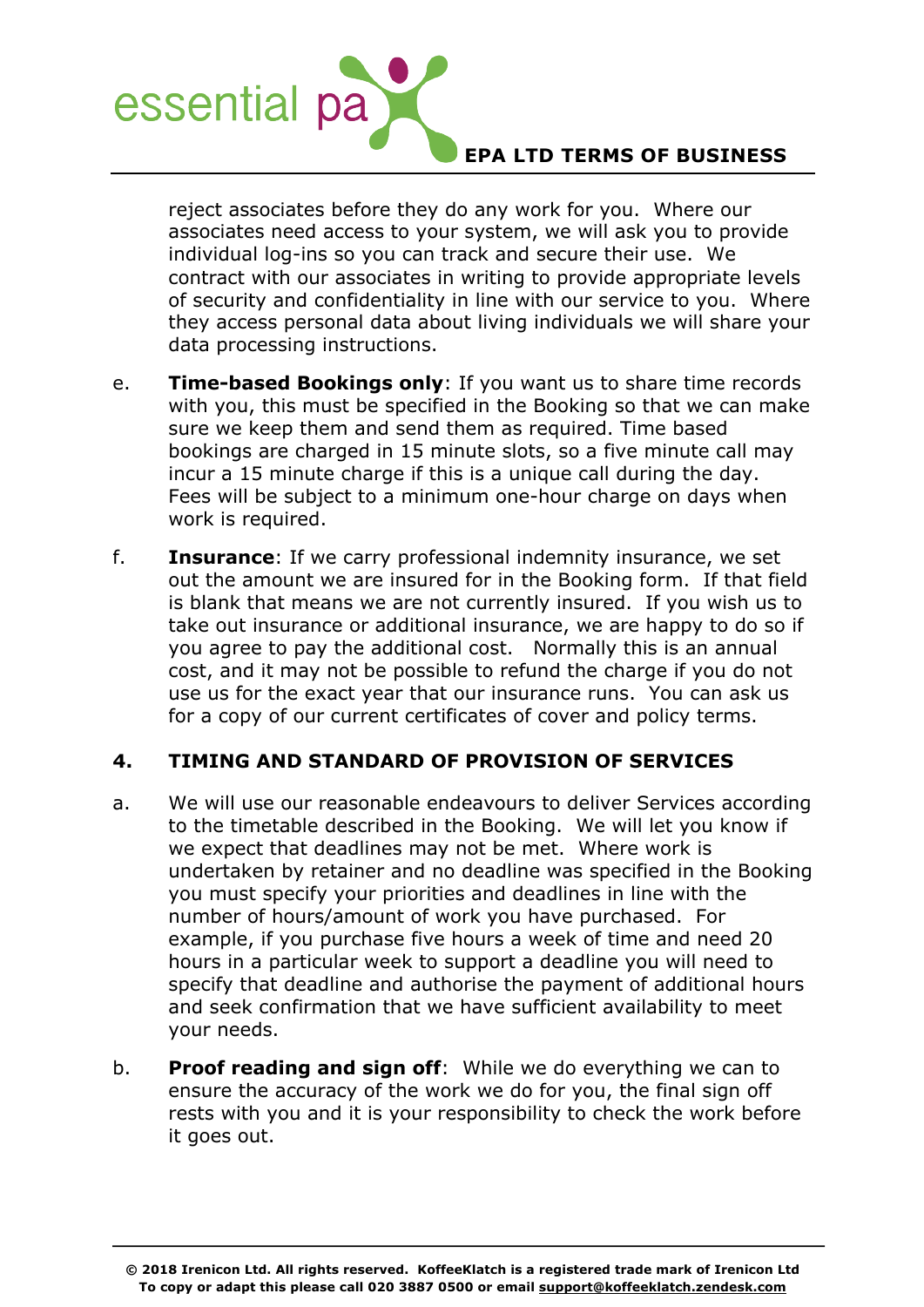

- c. **Timetables**: Our ability to meet timetables depends on your giving us access on time to all the information or resources we need from you.
- d. **Availability**: Our normal working hours are displayed on our web site, and/or set out in the Booking. Availability outside these hours cannot be guaranteed without agreement in advance, and work outside those availability hours will be subject to additional work surcharges. We are not available over the weekend or on Bank and Public Holidays unless expressly agreed.
- e. We have some software and equipment we use at no additional charge to you. But where we need license fees or usage fees to provide support for you, we will charge you the cost of any licenses you have authorised us to purchase. We will normally provide all equipment needed to perform the Services. We will set out in the Booking (or Booking amendments) what they are and whether they are chargeable to you.

### **5. FEES, PAYMENTS AND EXPENSES**

- a. Fees are chargeable in accordance with the Booking. Where applicable VAT will be charged at the appropriate rate. Additional expenses are charged as described in the Booking.
- b. Normal hours of work and availability are set out in the Booking form. For work outside these hours, an additional rate may be applied as set out in the Booking form or 150% of the hourly rate fee for time-based bookings (or the equivalent for fixed fee work).
- c. For urgent work given at less than 24 hours' notice, an urgent work rate may be charged at the rate set out in the Booking, or, if none, at 150% of the hourly rate fee for time-based bookings (or 150% of the rate for fixed fee work).
- d. Out of hours and urgent work rates may both be charged for the same work if it is both urgent and out of normal hours. We will apply the out-of-hours work surcharge to the normal hourly rate and then the urgent work surcharge to the resulting out-of-hours rate.
- e. Where the Booking is for a fixed fee retainer or project, additional work outside the scope of the original Booking will be charged at our normal hourly rate (subject to c. and d. above) unless stated otherwise in the Booking.

**<sup>© 2018</sup> Irenicon Ltd. All rights reserved. KoffeeKlatch is a registered trade mark of Irenicon Ltd To copy or adapt this please call 020 3887 0500 or email support@koffeeklatch.zendesk.com**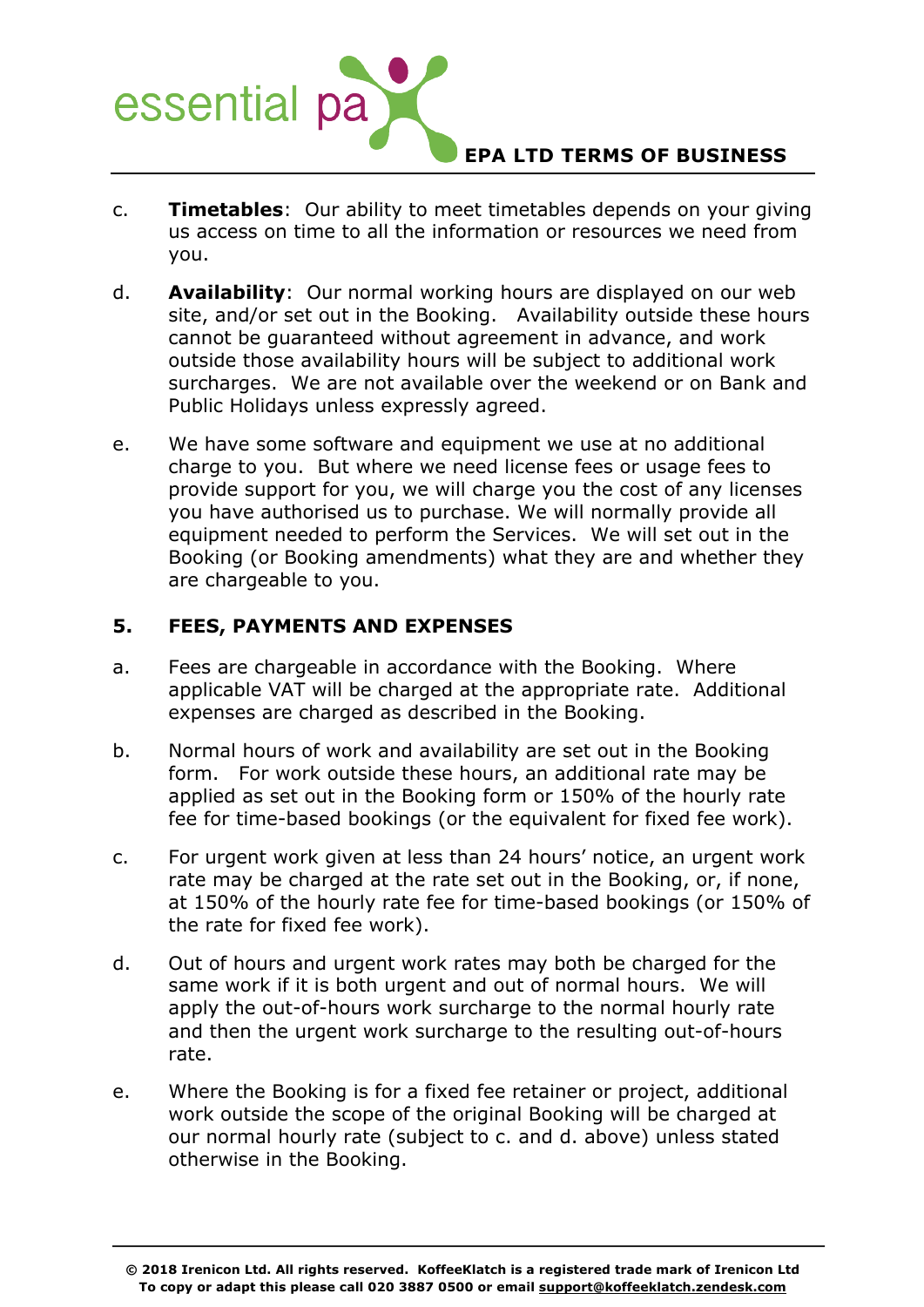

- f. Unless otherwise specified in the Booking, no more than 10% of retainer or project hours can be carried forward to the following month. Those hours must be used in the following month or will otherwise not be carried forward. Hours carried forward from one month to the next will be used first before the month's retainer hours.
- g. Deposits are due for payment before work commences. The nonpayment of a deposit may delay starting the work even if you have accepted the terms and asked us to start. Payments means when cleared funds appear in our bank account.
- h. Payment is due as set out on the Booking or if not specified there within seven calendar days from the date on the invoice. If you do not pay by the due date, we may reschedule further work until payment is made. Additional charges may be levied for PayPal, credit card payments, specific payment methods – see Booking.
- i. We reserve the right to charge interest on overdue amounts at the rate set out in the Booking, or where the Booking does not specify at the rate of 2.22% per month (equivalent to unauthorised overdraft rate from the bank). Subsequent payments will be applied to interest and finance charges first, and then applied to fees/costs outstanding.
- j. Any time and expenses incurred in responding to your requests to audit data for GDPR compliance or complying with an external legal body's legal requirements to disclose information or submit to audit may result in charges at our normal rate for the work incurred.
- k. Upon termination of a Booking or this Agreement further timebased charges may be incurred in handing over, returning, data, or responding to enquiries. This would be charged at our normal hourly rate.
- l. If you specify that we should securely store data for you in our software or systems for longer than six weeks after the termination of a Booking, we reserve the right to charge for this storage and securing at the rate of £500 a year or such other amount as specified in the Booking.
- m. This is a business to business arrangement where no worker's rights to statutory holiday apply between us and you. Our workers' holiday is our responsibility. We shall keep records of our workers' leave for inspection by HMRC or any other enforcing body.

**<sup>© 2018</sup> Irenicon Ltd. All rights reserved. KoffeeKlatch is a registered trade mark of Irenicon Ltd To copy or adapt this please call 020 3887 0500 or email support@koffeeklatch.zendesk.com**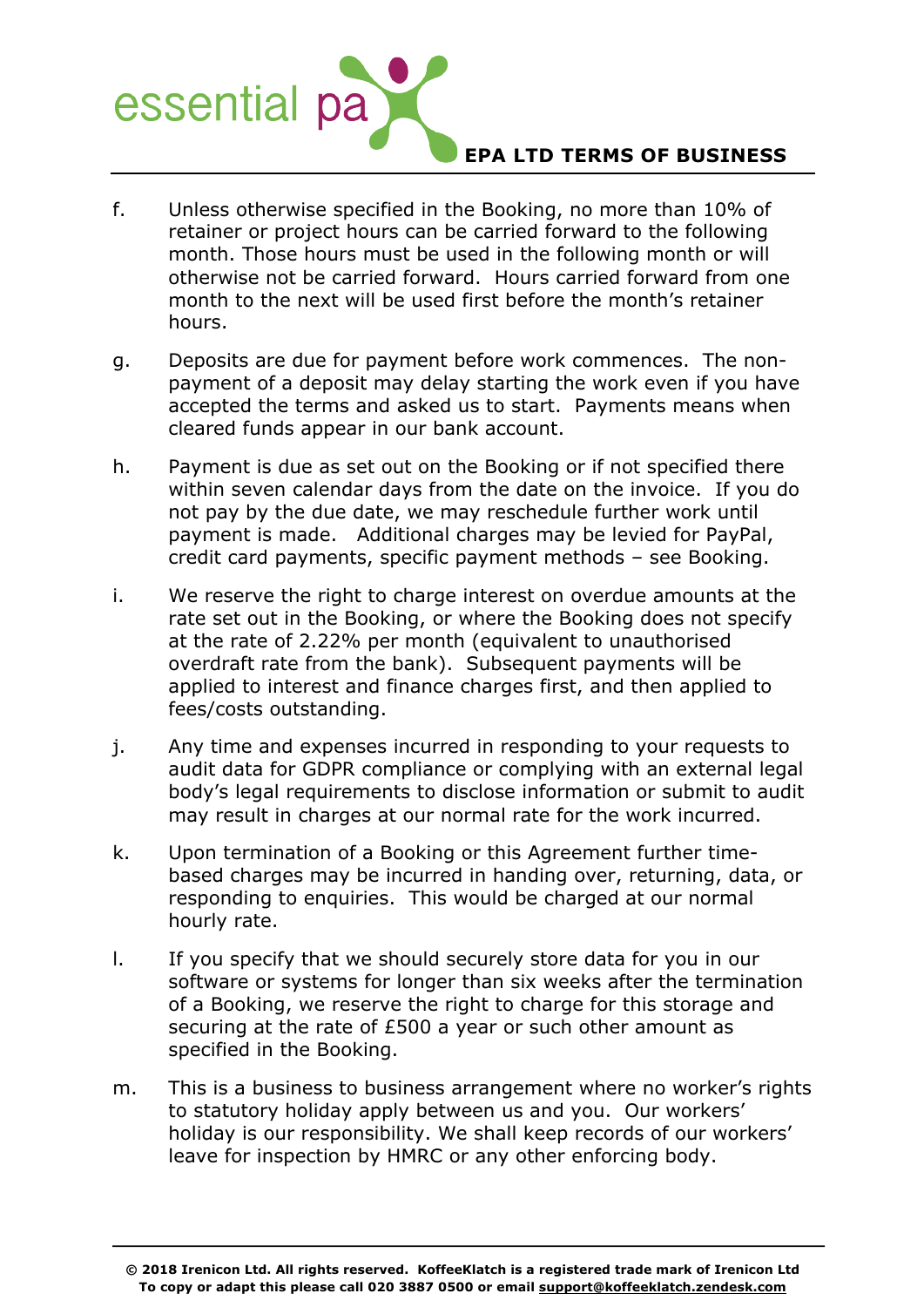

n. We shall deduct and pay over to HMRC any tax and national insurance that may be required under any tax obligation imposed on us. If you are involved in a dispute with HMRC over who should be paying such tax, we will produce the relevant receipts and paperwork to help you reduce or resist the demand.

### **6. OWNERSHIP OF WORK/COPYRIGHT ASSIGNMENT**

- a. The Rights in work done under this Agreement will be ours. Upon payment of our fees and charges we will assign to you the Rights in any work specifically created under the Booking. We agree to sign any further documents needed to complete the transfer of Rights to you. This will not include the Rights to any templates or structures or methodologies that we used to create your material.
- b. Information and documents which we provide to you remain our absolute property at all times unless and until assigned to you.
- c. You promise not to breach any third-party copyright rights in sending us material to work on. You promise not to use any confidential or restricted information that belongs to someone else in sending us work.
- d. We will keep full records of the work that we have done for you and the contacts we have made with people on your behalf. We will send you copies of these records regularly, or log them into your systems, as specified in the Booking.
- e. We will not access, use, copy, distribute, publish or adapt any part of any information, data or documents created uniquely for you (once paid for), for our own or any other person's benefit or purposes.

# **7. POLICIES AND PROCEDURES**

- a. **Resolving problems**: If there is anything about your project that is not going as you want, or if you have any query or complaint, speak to us straight away. Once you have signed off work as complete, the work is complete and further changes will be charged separately.
- b. **Health and Safety**: When working at our own premises, we are responsible for our own health and safety.
- c. **Working at your premises**: We may from time to time work at your premises and be covered by your Health and Safety policy.

**<sup>© 2018</sup> Irenicon Ltd. All rights reserved. KoffeeKlatch is a registered trade mark of Irenicon Ltd To copy or adapt this please call 020 3887 0500 or email support@koffeeklatch.zendesk.com**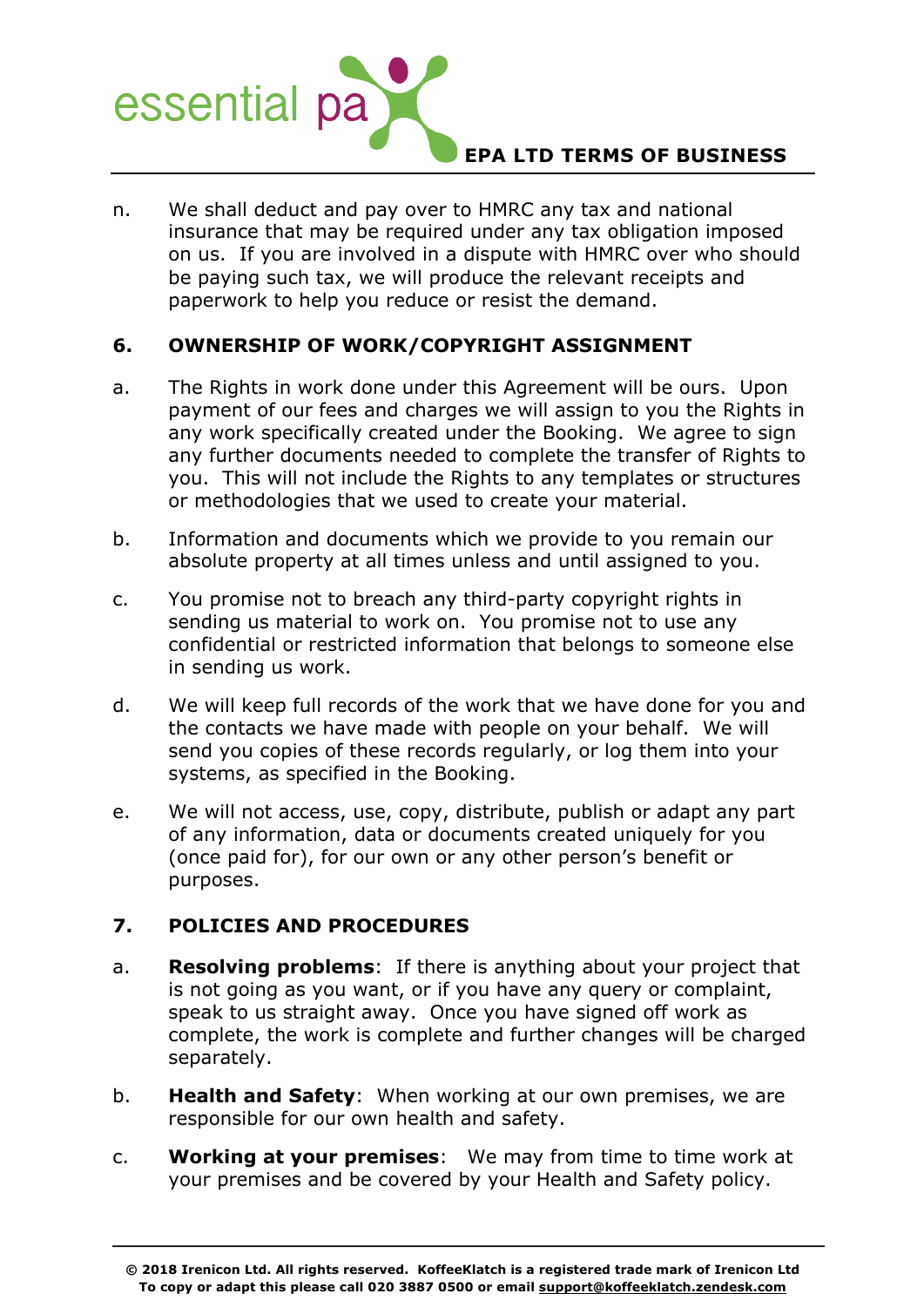

d. Any further specific requirements must be specified in the Booking.

# **8. CONFIDENTIAL INFORMATION**

- a. **Your information and our confidentiality**: You may need to share Confidential Information with us. It may be business information or information about individuals (which is also covered in Clause 9 below). We will only use Confidential Information that you send us to perform the Services set out in the Booking or if we are required to disclose it by law. We may keep some Confidential Information to keep a record of what we did for you. We will keep information in line with our Data Retention Policy (a copy of which can be found with our Data Privacy Policy).
- b. **Documents and information**: We will need to agree with you a safe and secure system of you sending us your confidential documents and information (and us returning them to you). We do not agree to be liable for data that is not securely transmitted to us.
- c. **Passwords**: Any passwords you give us are for our exclusive use. We will report any password changes required by site security and make sure you have up to date access. We will not share this access with any individual (including our associates). You will provide additional passwords and access if additional team members are authorised to use your systems.
- d. **Log-ins**: Where you wish us to access systems that contain information that identifies living individuals, you should provide us (at your own expense) with a unique log in to your existing software platforms and systems.
- e. We will not set up any social media or email account or fan/group/web/ forum pages using our name or our brand name(s), or for people to respond to unless your Booking specifically says so.
- f. Note that we may make and keep temporary backups to ensure continuity of service.

### **9. DATA PROTECTION AND GDPR**

- a. We will process your own personal data in line with our Data Privacy Policy. A link to our Data Privacy Policy can be found in the Booking Form.
- b. When you want us to access or use personal data about someone other than you (3rd party data), you must complete the appropriate

**<sup>© 2018</sup> Irenicon Ltd. All rights reserved. KoffeeKlatch is a registered trade mark of Irenicon Ltd To copy or adapt this please call 020 3887 0500 or email support@koffeeklatch.zendesk.com**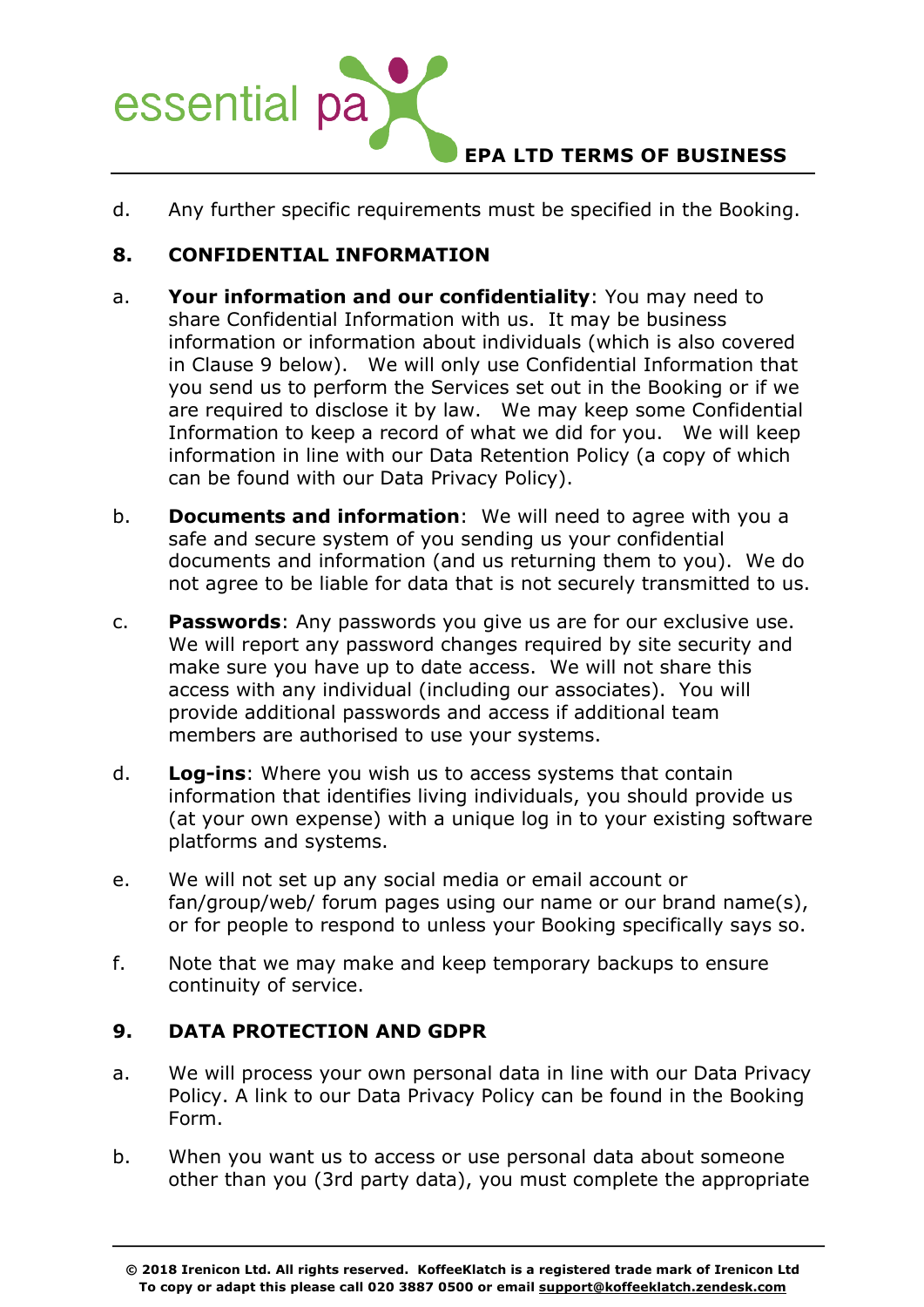

Data Processing Form and send a copy by email from your usual business address.

- c. While processing personal data in the provision of Services, we will be acting as 'data processor' for you, and you are the 'data controller'.
- d. We will process personal 3rd party data on your behalf only in response to your written instructions (which may be in the Booking, Data Processing Form, or in separate email) except where we are required by law to do so.
- e. We are subject to a duty of confidence (see Clause 8a, and Clause 3d (in relation to our associates)).
- f. We will take appropriate measures to ensure the security of our processing of your 3rd party data.
- g. We will assist you in allowing 3rd parties to exercise any of their GDPR rights (including subject access). This will result in additional time-related charges (see clause 5).
- h. We will apply the security measures you set out in the Data Processing Form for protecting and securing your data. We will offer our advice as administrators on ways we think will work, but we are not offering legal advice on compliance and you should seek your own advice to satisfy yourself that your security measures are adequate.
- i. We will email you if we become aware of a personal data breach. We will assist you in your investigations in establishing how this occurred. We will assist you, as you may reasonably require, in meeting your GDPR obligations in relation to the security of processing, the notification of personal data breaches and data protection impact assessments. This will result in additional timerelated charges (see clause 5).
- j. On written request by you, we will delete or return all 3rd party personal data supplied by you or assembled by us in the course of delivering Services to you. This will result in additional time-related charges (see clause 5).
- k. Unless the Data Processing Form specifies otherwise, we will delete all 3rd party data from systems within our control within six weeks of the end of the Booking without returning copies to you; we will not remove data from systems you have given us access or log-ins to, since those systems will remain under your control and we

**<sup>© 2018</sup> Irenicon Ltd. All rights reserved. KoffeeKlatch is a registered trade mark of Irenicon Ltd To copy or adapt this please call 020 3887 0500 or email support@koffeeklatch.zendesk.com**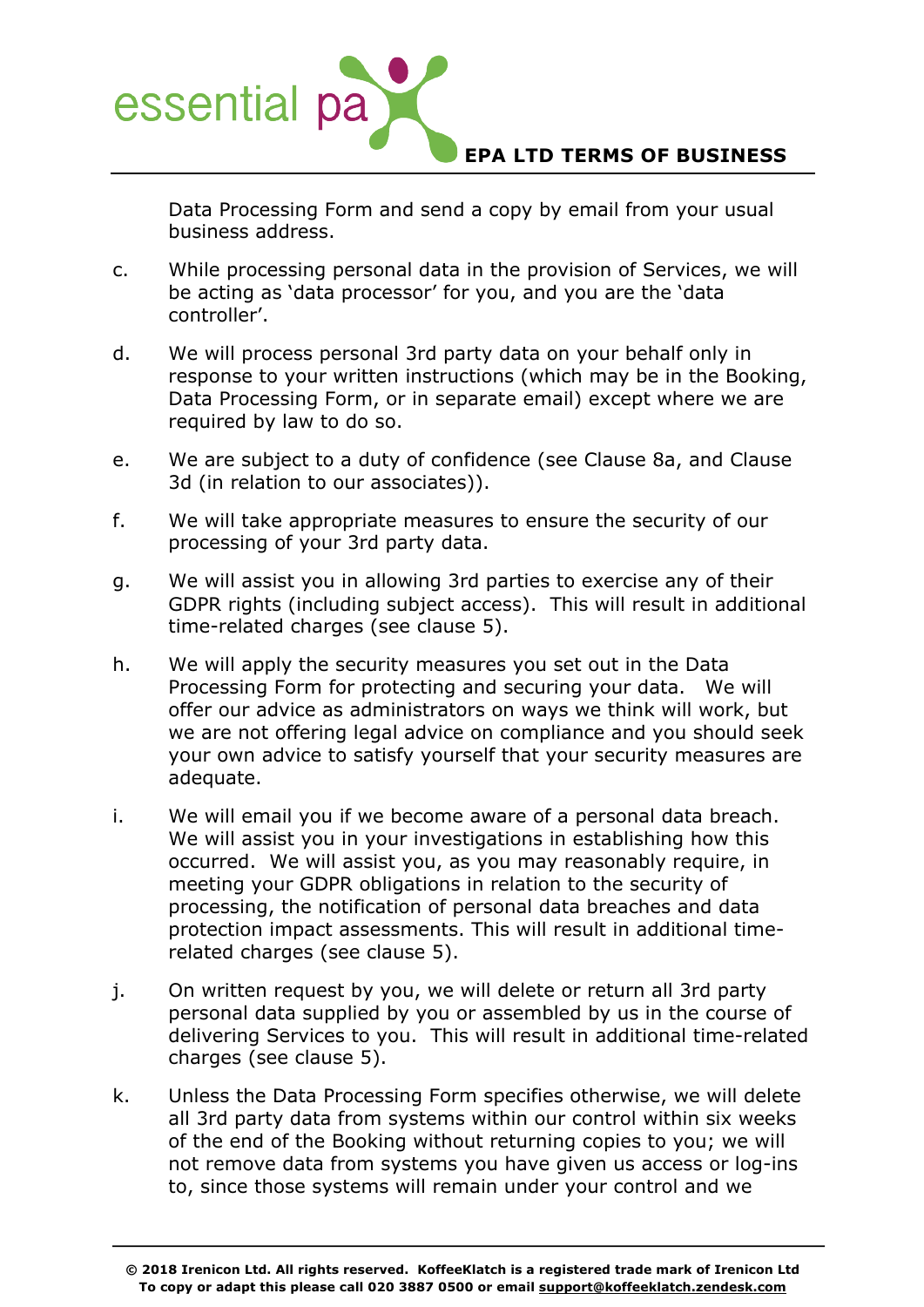

would expect you to be removing our access to them after the end of a Booking.

- l. If you wish us to store 3rd party information beyond the termination of the Booking and the six-week run on, you must specify this in the Data Processing Form. This will result in additional related charges (see clause 5k).
- m. You may audit and inspect how we handle your 3rd party data. We will provide you with whatever information you need to ensure that the data processing obligations under GDPR Article 28 are being met; this will result in additional time-related charges (see clause 5).
- n. We will tell you immediately if we believe we are asked to do something infringing the GDPR or other data protection law of the EU or a member state. We are not legal experts and it is up to you to take appropriate legal advice on how to comply with GDPR rules and regulations.
- o. If you have instructed us to do something we believe is not within the law, we reserve the right to take advice from the Information Commissioner's help line and to act in accordance with their indications or advice.
- p. If you direct us to perform work that is counter to ICO indications or advice, we may seek a deposit from you against the likelihood of fines or other action being taken against us. We may specify such sum as we think is appropriate.
- q. It is your responsibility at all times to specify suitably secure platforms and processes and to share data with us in a secure way.

# **10. RESTRICTION AND LIMITATION**

- a. Whilst working with us, you may be working with our associates and employees who support us. They are all under contractual terms that prohibit them from working directly for our clients for a period after they work for you. If you genuinely want one of our team to work directly for you, we would consider releasing them from their contractual obligations for a suitable fee representing the all-in cost of locating, recruiting and training a substitute and our loss of profit during this period.
- b. **Force majeure**: We will not be liable for failure to provide services where it is not reasonably practicable to do so due to circumstances beyond our control.

**<sup>© 2018</sup> Irenicon Ltd. All rights reserved. KoffeeKlatch is a registered trade mark of Irenicon Ltd To copy or adapt this please call 020 3887 0500 or email support@koffeeklatch.zendesk.com**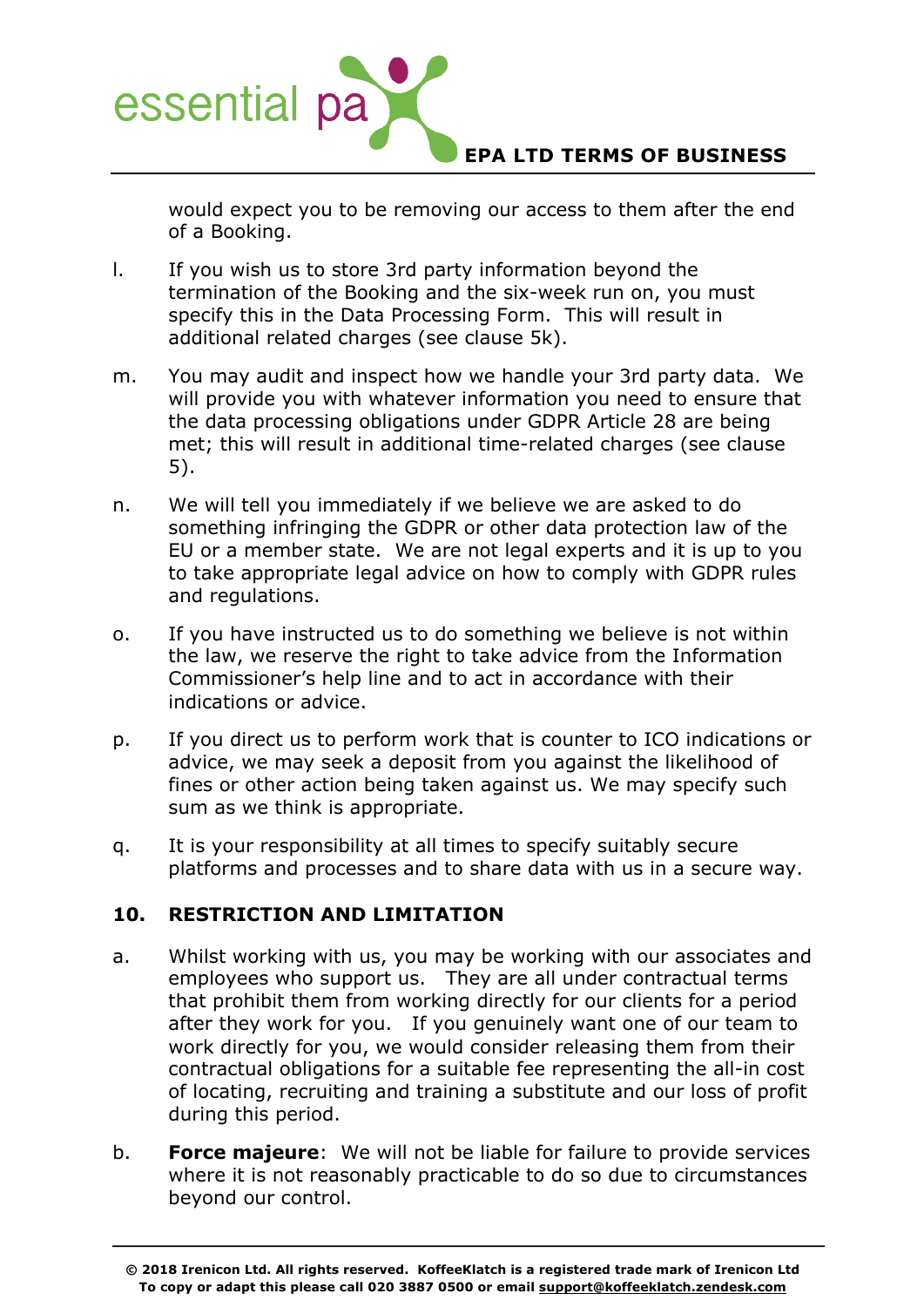

- c. **Indemnity**: You will indemnify us against any fines, costs, expenses, losses or other harm that comes to us from following any unlawful instruction or instruction to act in an unlawful way that was given by you.
- d. **Limitation of liability**: Our fee rates are determined on the basis of the limits of liability set out in these Terms. Before contracting for work to be done, you may request that we agree to a higher limit of liability (provided insurance cover can be obtained therefor) in which case our fee rates may be adjusted, or an additional charge may be made.
- e. There shall be no personal liability of any of our principals, directors, partners, employees, agents or sub-contractors arising in any way out of the performance or non-performance of services or relating to the supply of products.
- f. We shall have no liability for any indirect or consequential losses or expenses suffered by you, however caused, including but not limited to loss of anticipated profits, goodwill, reputation, business receipts or contracts, or losses or expenses resulting from third party claims.
- g. Our aggregate financial liability to you shall in no circumstances exceed the fees paid for the services which gives rise to such liability.
- h. Nothing in these Terms shall be interpreted as excluding or restricting any legal liability on us or others where liability cannot legally be excluded or restricted.

### **11. TERMINATION**

- a. Either party may end an Agreement by giving one month's notice in writing. Notice shall be given by email to the address used on the most recent Booking unless a new email address has been notified by either party.
- b. Termination of this agreement shall not affect rights and obligations already accrued prior to termination.
- c. Any work done after termination of a Booking or this agreement will be charged at the normal hourly rate or pro rata to our day rate. This will include responding to emails, returning information, finding information, or any other action taken as a result of an email or telephone call from you or the workgroup normally assigned to give instructions to us. If you wish to avoid this please remove us from

**<sup>© 2018</sup> Irenicon Ltd. All rights reserved. KoffeeKlatch is a registered trade mark of Irenicon Ltd To copy or adapt this please call 020 3887 0500 or email support@koffeeklatch.zendesk.com**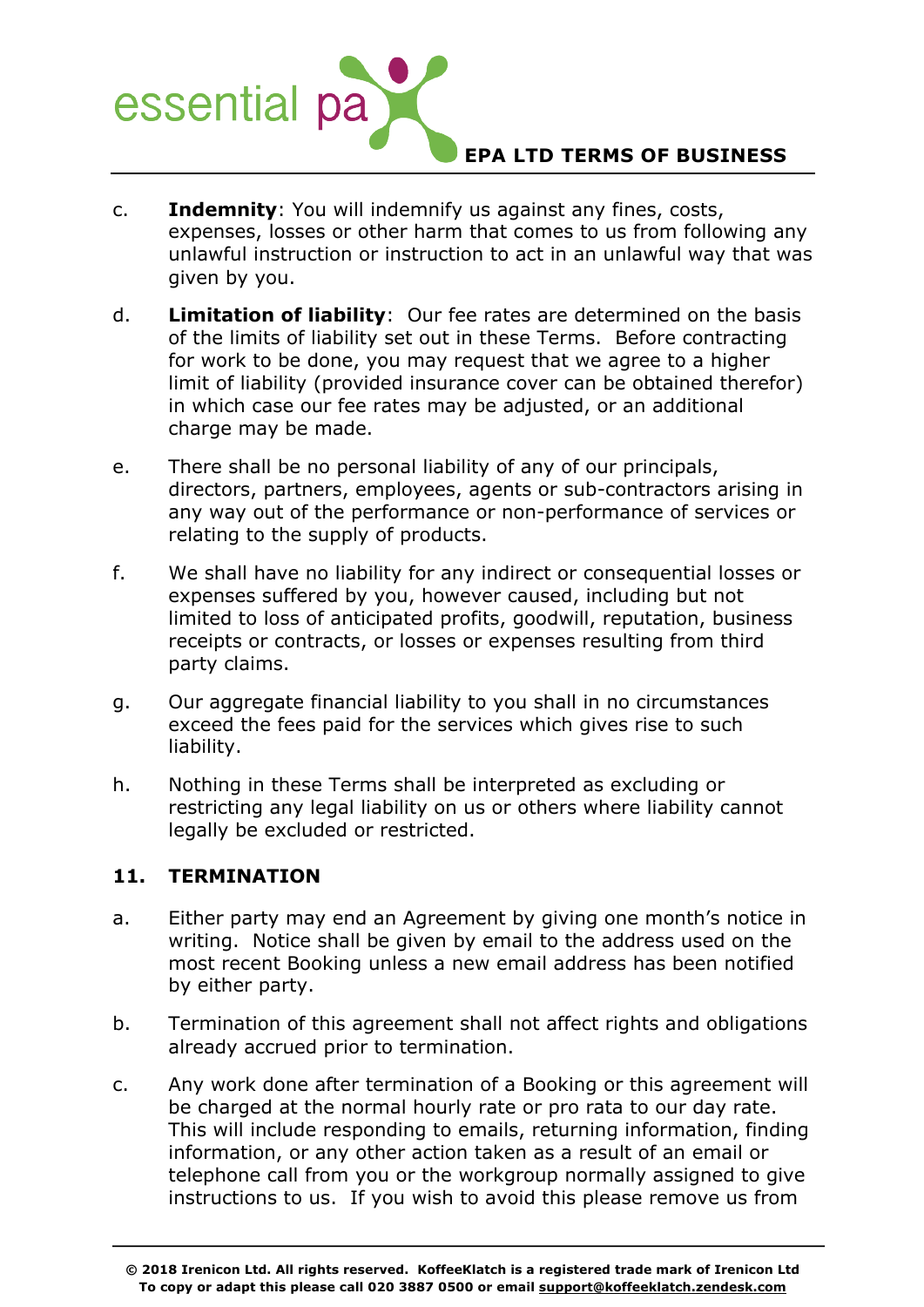

all email groups and email correspondence and make no further requests for action or information. Termination of this agreement will not invalidate such charges and invoices should be paid in accordance with the terms of this Agreement.

### **12. DEFINITIONS AND LAW**

a. In these Terms, the following words or phrases have the meaning set out in this clause.

| "Booking"                              | an agreement that we will supply Services<br>on specified occasions and/or with a<br>specified outcome as set out in a Booking<br>Form or in a formal proposal.                                                                                                                                                                                                                                                                                                                                                    |
|----------------------------------------|--------------------------------------------------------------------------------------------------------------------------------------------------------------------------------------------------------------------------------------------------------------------------------------------------------------------------------------------------------------------------------------------------------------------------------------------------------------------------------------------------------------------|
| "Clause"<br>"Confidential Information" | a numbered clause of this Agreement.<br>all information:<br>that we discover because of or through<br>$\equiv$<br>our connection with you; and<br>which is about or relating to you or your<br>business (including financial information,<br>products, services, service levels,<br>customer satisfaction, proposed services<br>and products, pricing, and margins) or<br>your people (including your directors or<br>partners, investors, staff, suppliers,<br>customers, clients, prospects and<br>contractors). |
|                                        | However, "Confidential Information" does<br>not include information that is openly                                                                                                                                                                                                                                                                                                                                                                                                                                 |
|                                        | published by you, or information that is<br>publicly available without breach of our<br>confidentiality obligation.                                                                                                                                                                                                                                                                                                                                                                                                |
|                                        | "Data Processing Form"the Form completed by you setting out the<br>framework of the processing of personal and<br>other data required by the Booking.                                                                                                                                                                                                                                                                                                                                                              |
| "including"                            | the word "including" shall not imply any<br>limitation on the generality of the concept or<br>thing of which examples are being given.                                                                                                                                                                                                                                                                                                                                                                             |
| "Personal data"                        | information about identifiable living<br>individuals.                                                                                                                                                                                                                                                                                                                                                                                                                                                              |
| "Processing"                           | when applied to personal data, the term<br>'processing' means any operation applied to<br>the data, including collecting, organising,<br>storing, altering, retrieving, using, sharing<br>and deleting it or any part of it. "Project                                                                                                                                                                                                                                                                              |

**© 2018 Irenicon Ltd. All rights reserved. KoffeeKlatch is a registered trade mark of Irenicon Ltd To copy or adapt this please call 020 3887 0500 or email support@koffeeklatch.zendesk.com**